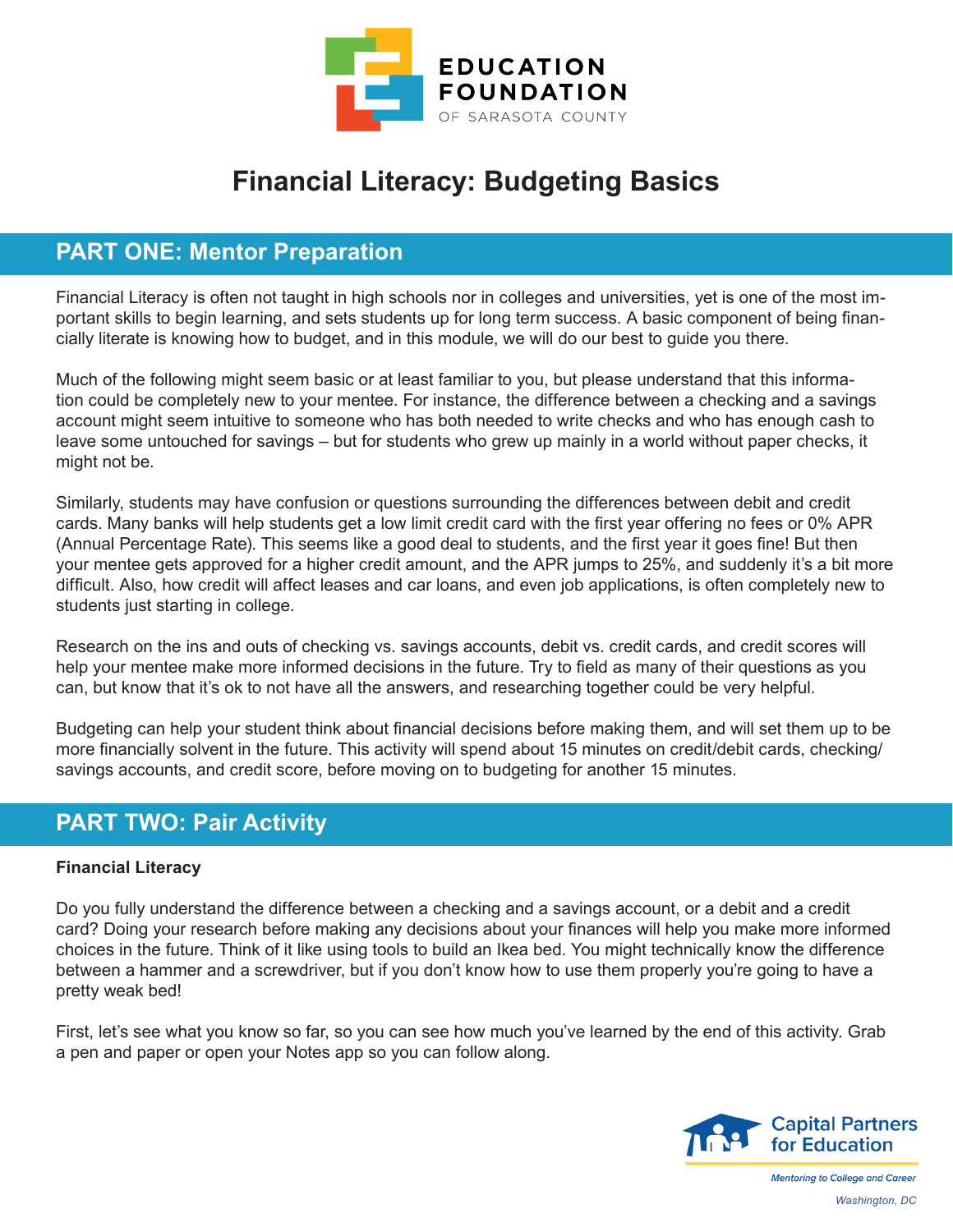

Start by **defining the following terms** *off the top of your head* – no Googling yet! Ask your mentor to do the same thing on their end so you can compare notes. What do you understand each of these to be?

- 1. Checking Account
- 2. Savings Account
- 3. Credit Card
- 4. Debit Card
- 5. Credit Score
- 6. Budget

After you've written your definitions, then you can open Google. Search for "Financial terms glossary consumer finance bureau", then click on the consumerfinance.gov link to their Financial Terms Glossary.

Write the official definitions of the terms above, and see how close you were. Discuss with your mentor where your definitions might have been different. If you don't understand the definitions, that's ok – financial literacy can feel like like a whole new language. Take your time and ask your mentor to think of examples to illustrate the terms.

Then, take some extra time to **research credit scores** in general by Googling "credit scores and reports consumer finance bureau", and clicking on the consumerfinance.gov link for their page on credit reports and scores. Ask yourself these questions or discuss them with your mentor:

- 1. What *is* a credit score? What do you need it for?
- 2. How can you start building credit?
- 3. What might decrease your credit?

Familiarize yourself with all the above and make sure to ask clarifying questions to your mentor!

#### **Budgeting Basics**

Budgeting helps you think about financial decisions before making them, and will set you up to be more financially solvent in the future. Budgeting is very much a habit that you have to build, so the key to any good budget is consistency!

Think about your upcoming college plans. You'll be in a new environment or at least on a new schedule, and it's common to find yourself with different spending and saving habits. By planning out your college semester budget ahead of time, you'll be able to anticipate any challenges or changes you might need to make to ensure that you have enough cash!

Keeping in mind all that you learned above, take at least 10 minutes and fill out **the Budget Worksheet**.

- 1. Fill out the budget for the "semesterly" column. If you have to make estimates, that's ok!
- 2. Do some division to fill out the "monthly" and "weekly" columns.

Then go over the budget with your mentor. You're on your way to financial expertise!